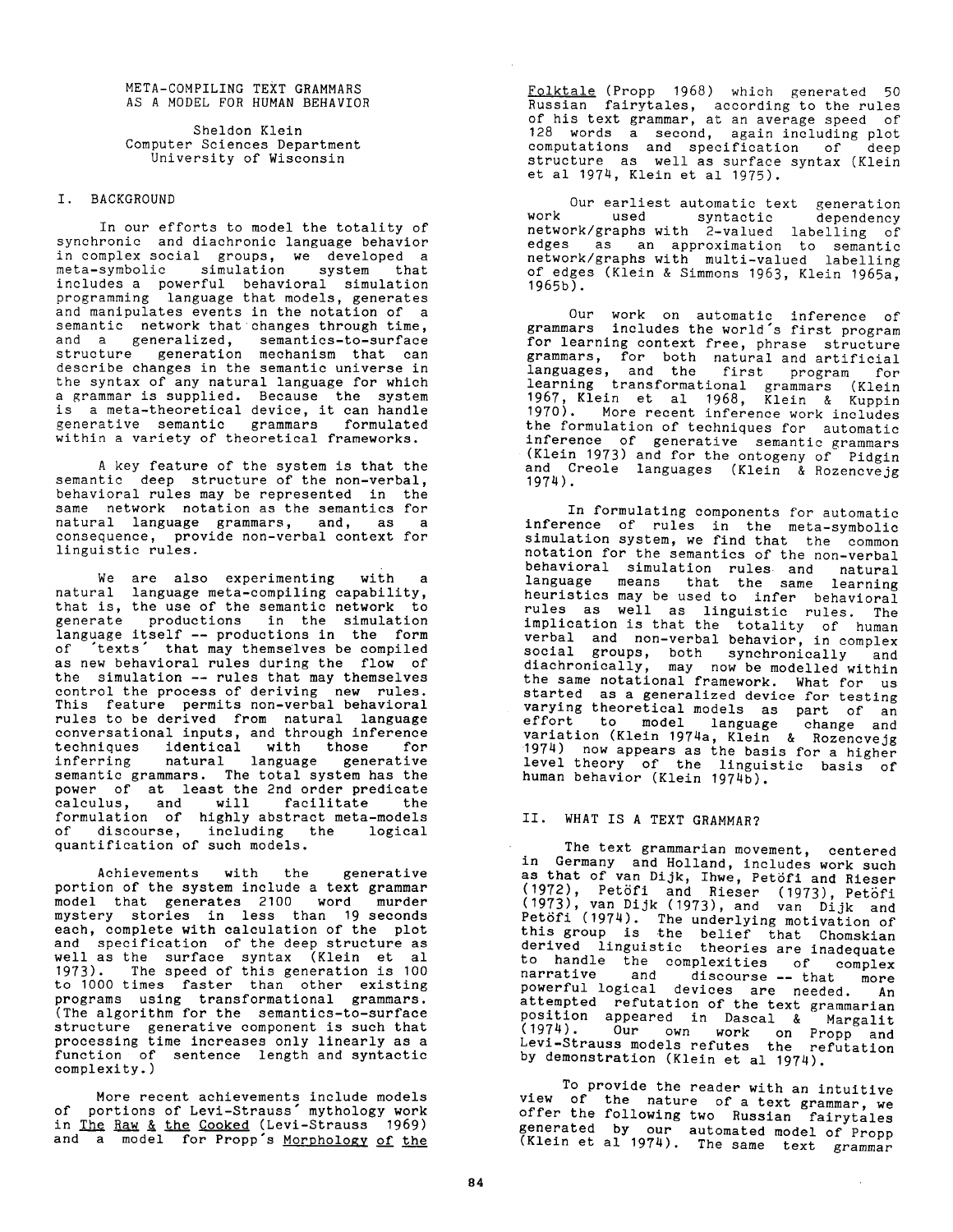generated both stories from a structural model at a level of abstraction that provided a semantic unification of the apparent surface diversity.

## Tale I

THE BORISIEVICHES LIVE IN A DISTANCE PROVINCE. THE FATHER IS EMELYA. THE ONLY SON IS BORIS. MARTHA IS THE ONLY DAUGHTER. EMELYA HAS THE SHEEP. BORIS, MARTHA AND THE SHEEP ARE IN THE WOODS. BORIS SAYS MARTHA, DO NOT LEAVE THE WOODS. BORIS LEAVES TO GO BERRY GATHERING. MARTHA LEAVES THE WOODS. A WOLF APPEARS IN THE DISTANT PROVINCE. EMELYA ASKS THE WOLF WHERE IS YOUR WISDOM. THE WOLF SAYS THAT MY WISDOM IS IN A MAGIC EGG. THE WOLF PLUNDERS THE SHEEP. EMELYA SENDS MARTHA TO SEARCH FOR THE WOLF. MARTHA DECIDES TO SEARCH FOR THE WOLF. MARTHA LEAVES ON A SEARCH. MARTHA MEETS A WITCH ALONG THE WAY. THE WITCH PROPOSES THAT MARTHA LISTEN TO THE GUSLA WITHOUT FALLING ASLEEP. MARTHA RESPONDS BY STAYING AWAKE WHILE LISTENING TO THE GUSLA. A MAGIC WAFER IS CONSUMED BY MARTHA. MARTHA OBTAINS SUPER-HUMAN STRENGTH. MARTHA TRAVELS TO THE LOCATION OF THE WOLF IN ANOTHER KINGDOM. MARTHA IS DIRECTED BY A HEDGEHOG. MARTHA FINDS THE WOLF THEY FIGHT IN AN OPEN FIELD. MARTHA IS WOUNDED. MARTHA DEFEATS THE WOLF WITH THE AID OF SUPER-HUMAN STRENGTH. THE WOLF IS CAUGHT BY MARTHA. MARTHA STARTS BACK HOME.

# Tale 2

MARTHA RETURNS HOME.

THE MOREVNAS LIVE IN A DISTANT PROVINCE. THE FATHER IS EREMA. THE MOTHER IS VASILISA. THE OLDEST SON IS BALDAK. THE YOUNGER SON IS MARCO. THE YOUNGEST SON IS BORIS. THE OLDEST DAUGHTER IS MARIA. THE YOUNGER DAUGHTER IS KATRINA. THE YOUNGEST DAUGHTER IS MARTHA. NICHOLAS ALSO LIVES IN THE SAME LAND. NICHOLAS IS OF MIRACULOUS BIRTH. BALDAK HAS A MAGIC STEED. A BEAR APPEARS IN THE DISTANT PROVINCE. THE BEAR SEIZES THE MAGIC STEED. BALDAK CALLS FOR HELP FROM NICHOLAS. NICHOLAS DECIDES TO SEARCH FOR THE MAGIC STEED. NICHOLAS LEAVES ON A SEARCH. NICHOLAS MEETS A JUG ALONG THE WAY. THE JUG IS FIGHTING WITH ELENA OVER A MAGIC BOW. THE JUG ASKS NICHOLAS TO DIVIDE THE MAGIC BOW. NICHOLAS TRICKS THE DISPUTANTS INTO LEAVING

THE MAGIC BOW UNPROTECTED. THE MAGIC BOW, A MAGIC CARPET AND A MAGIC BOX ARE SEIZED BY NICHOLAS. NICHOLAS TRAVELS TO THE LOCATION OF THE MAGIC STEED IN ANOTHER KINGDOM. NICHOLAS BY THE MAGIC CARPET. NICHOLAS FINDS THE BEAR. NICHOLAS SURPRISES THE BEAR. NICHOLAS KILLS THE BEAR WITH THE AID OF THE MAGIC BOW. THE MAGIC STEED APPEARS FROM THE MAGIC BOX. NICHOLAS STARTS BACK HOME. THE BEAR'S FATHER CHASES AFTER NICHOLAS. NICHOLAS ESCAPES BY FLYING ON A FALCON. NICHOLAS RETURNS HOME.

#### III. THE KEY QUESTION

We perceive the locus of theoretical interest to be the process of verbal and non-verbal behavior transmission across generations. Our work on modelling speech communities includes designs for simulations in which many modelled individuals, each with his own semantic network, his own grammar(s), his own behavior rules, interact with each other according to the modelled rules of the social structure of the society (Klein 1974a).

It is our hope to be able to model the transmission process of all the rules in the system. This means that newly born modelled individuals will infer rules for natural language and also for non-verbal behavioral simulation rules, as a function of inputs of texts supplied by other modelled individuals. The texts may be verbal discourse, or non-verbal sequences of behavior. The learning individual will actually compile and recompile new versions of his own behavioral rules as the simulation process proceeds. His own test productions of behavior scenarios as well as natural language discourse will be subject to evaluation and possible correction by other members of the modelled community, and their reactions as well as the consequences of the productions, will serve as a control on the entire learning process. And, as indicated earlier, the rules to be inferred, compiled and recompiled will include rules that govern the process of inference and compilation itself.

IV. LOGICAL QUANTIFICATION, SEMANTIC PARSING, PRESUPPOSITIONAL ANALYSIS

We have mentioned the 2nd order or higher predicate calculus. For our purposes, the essential feature is that the logical quantification of the rules may be quantified by the contents of the rules themselves. Meta-compiling of rules governing meta-compiling is an example of this process.

There are other techniques available. The behavioral rules operate with high-level classes that make it possible to formulate rules that can treat objects, characters and complex actions as manifestations of the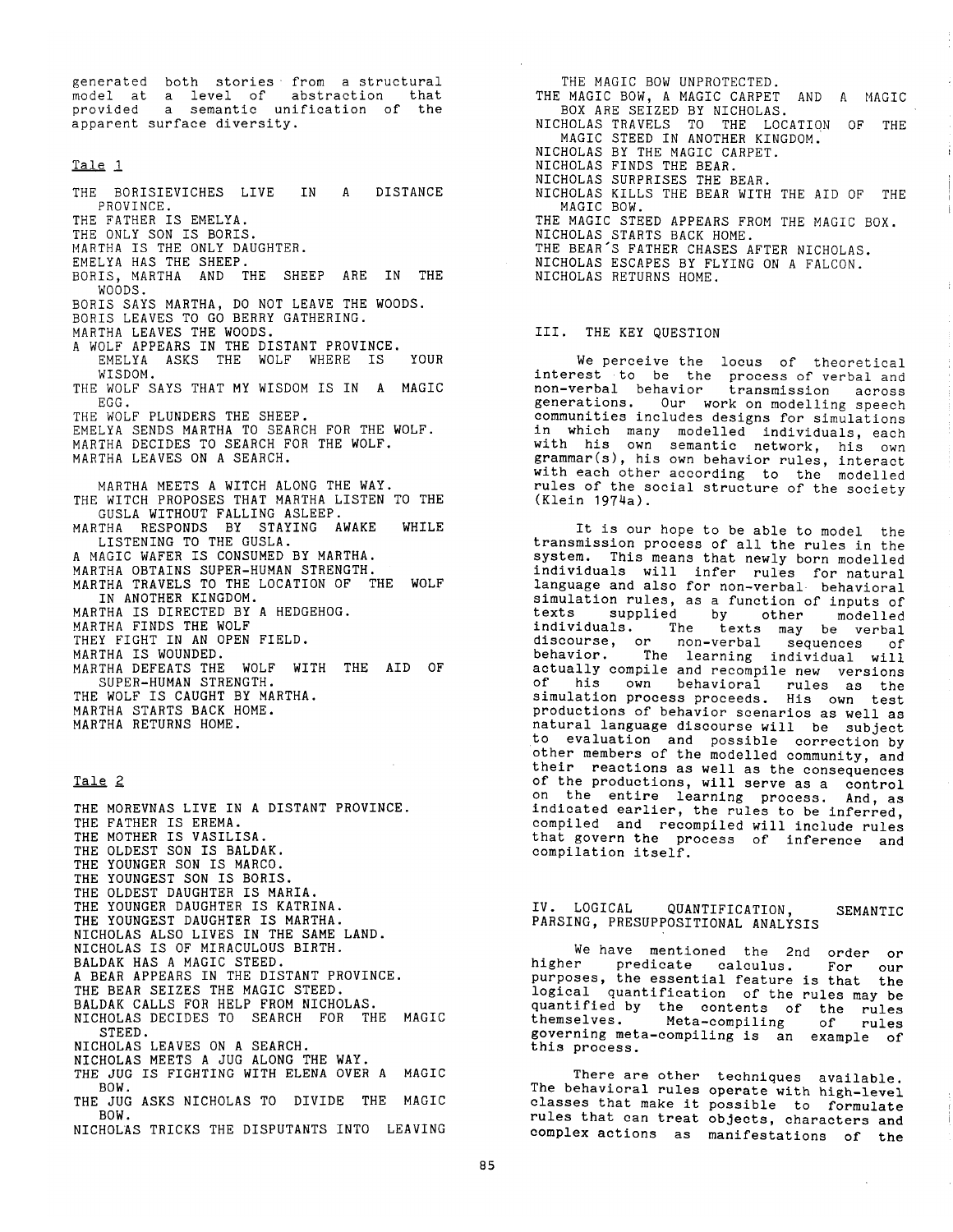same abstract semantic unit. A major type of behavior rule modification and extension is the ability to requantify the rules as a heuristic function of experience. The process does not involve recompilation -- rather modification of the domain of applicability of an existing rule.

One of the types of semantic parsing possible in the system is the determination of the presuppositions of the semantic content of input text. The scenario rules that could have generated the text have preconditions, and these preconditions also have their own preconditions as specified by other rules. In cases where the semantic content of an input text is not potentially derivable from existing behavioral rules, the system can posit requantification (assignments and reassignments to semantic classes) to make the input text derivable. Or, if necessary, the same end can be achieved by compiling new rules that would make the text plausible.

Generalization of the method makes it possible to build complex learning models for highly abstract, semantically driven text grammars. Perhaps the ultimate test is the modelling of the heuristic processes of Levi-Strauss. We hope to be able to build a model that learns text grammars with arbitrarily abstract semantics such as that manifested in Levi-Strauss (1969). At the moment, we are working on modelling the text grammar he himself has derived (Klein et al 1975). The potential of our work is to handle a degree and kind of abstraction in semantics heretofore untouched by linguistics, including the modelling of the automatic creation of text grammars for dreams and myths as a function of cultural rules.

**V.** GENERALITY OF THE META-SYMBOLIC SIMULATION SYSTEM AS A THEORY TESTING DEVICE

Our methodology and programming style have yielded a system wherein all the rules, and even the form of the theories in which they are cast, are input as data. As far as we can determine, this permits us to encode in our system virtually all the theoretical models currently prevalent in linguistics, plus heretofore unformulated models of vastly greater power. (Preliminary work in the classroom, for example, indicates that models of the work of Schank and his students may easily be implemented in our system, with an increased speed of execution of about 50 to I in favor of our versions.)

VI. THE METHODOLOGICAL SIGNIFICANCE OF OUR WORK

Our work over the years has suggested and reinforced the following methodological principles:

I. No significant theories can be formulated in Linguistics that are not computed based.

- 2. The theoretical foundations of Computer Science are identical with those of Linguistics.
- 3. Theoretical linguistic models that are not strongly linked to objective tasks are meaningless. No semantics is meaningful except in terms of the objective tasks it facilitates.
- 4. The future of Linguistics,<br>Computational Linguistics, Computational Linguistics, Artificial Intelligence, Artificial Intelligence,<br>Psychological models of human behavior, are in the future of the Foundations of Programming Languages and the Theory of Operating Systems. The human mind is at least as complicated as an operating system for a 4th generation computer.
- 5. An adequate linguistic theory must account for the function of language in social groups and its transmission through time and space. At the same time, such a theory must account for the highest semantic attainments of the human mind, including literature and art, and, in fact, the totality of symbolic processes.
- 6. Input/output equivalence of model and modelled does not imply isomorphism between model and modelled. (Chomskian beliefs to the contrary have their roots in Leibniz" Theory of Monads and its required ontological argument.) There are no models of performance, only models of competence which can be compared, one against the other, for accuracy in predicting relations between input and output in real world systems.

# VII. THEORETICAL IMPLICATIONS

A. The Non-inateness of Human Mental Structures

Our work constitutes a refutation by counter example of the necessity for a correlation between models of human mental structures and the structure of the human brain. (A software system can operate with no inherent isomorphisms with a particular computer.) Nothing need be innate except the meta-compiling capacity and the perception of time.

Our work suggests the logical possibility that the human mind can learn to learn, and learn how to learn to learn, and that each human may do it differently. The basic principles of language inference, which can be derived from a behavioristic psychological framework, can alone account for the structuring of mental processes as a software phenomenon, independent of physiological reality. It follows that humans can have different rules, different data structures, different hierarchical

 $\sim$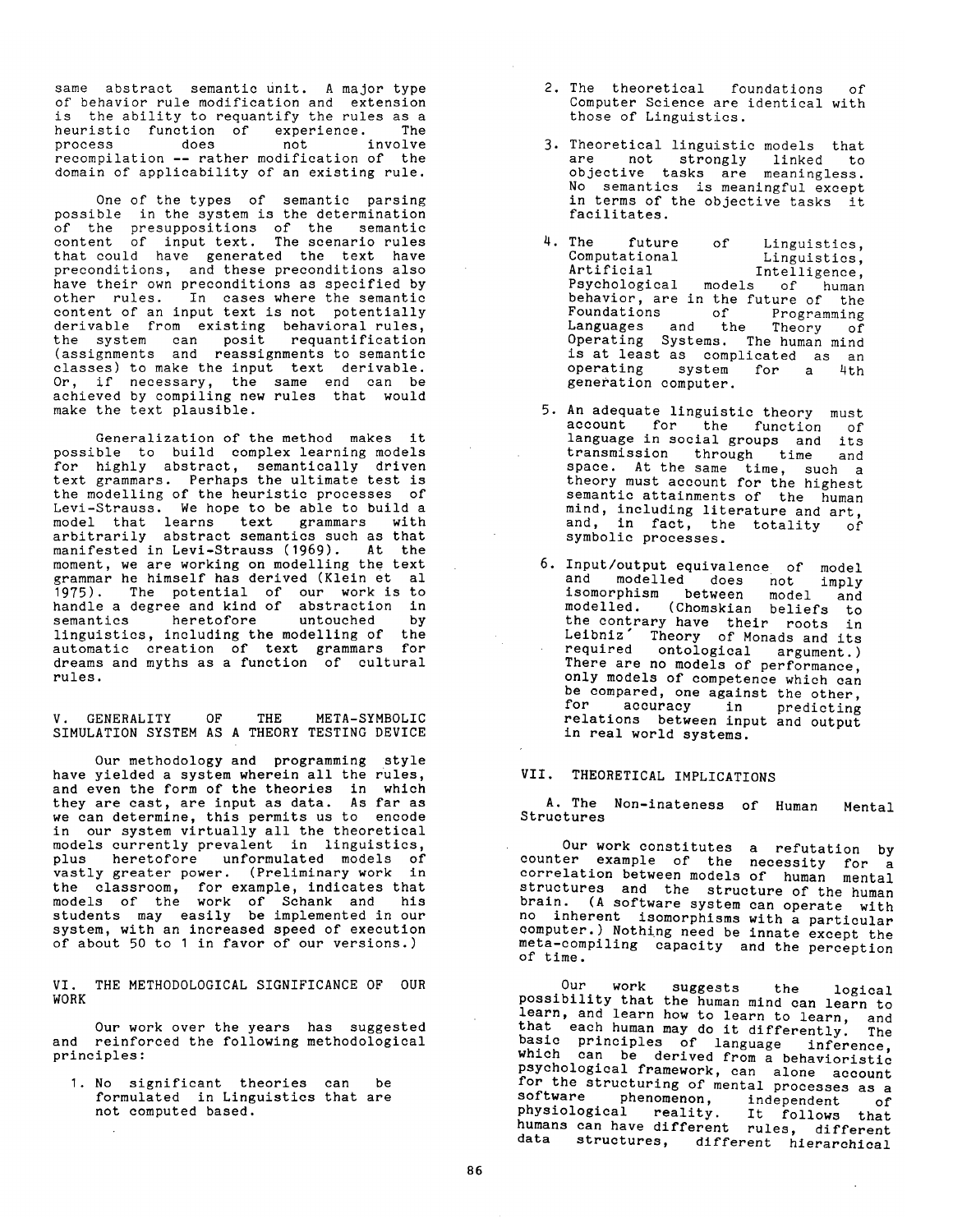organizations, where the only controlling factor is the requirement that the internalized models permit the individuals to function and interact with the inputs and outputs of other individuals in a social group.

B. History as the Meta-language of History

Implicit in our approach is an alternative to the concept of an infinite hierarchy of meta-languages, as formulated by Bertrand Russell in his Theory of Types in Principia Mathematica (Whitehead & Russell 1911-1913). The concept of successive states of time, each linked with the possibility of defining (meta-compiling) new rules of the universe for the next state, (including the rules for defining new rules), suggests that there need be only a single meta-language and a single language in any state at any point in time, and that each serves, in turn, as the meta-language for the other in successive time frames. This is not a stochastic process.

It is the concepts of time and meta-compiling that appear to be the fundamental aspects of human cognition. The principle may be universal for all human behavioral/symbolic processes, and students of the philosophy of history will now recognize our meta-symbolic simulation system as equivalent to an automated Hegelian dialectic philosophy which specifies that each successive state of historical development is controlled by the meta-language of its previous state, and becomes the meta-language of its successor state.

### **REFERENCES**

- Dascal, M. and A. Margalit 1974. A new "revolution" in "revolution" in linguistics? -- "Text-grammars" vs. sentence-grammars. Theoretical Linguistics, 1:195-213
- van Dijk, T.A. (ed), 1973, Text Grammar and Narrative Structures. Poetics 3.
- van Dijk, T.A., J. Ihwe, J.S. Petofi and H. Rieser 1972, <u>Zur Bestimmung von</u> narrativen Strukturen auf der Grundlage <u>von Textgrammatiken</u>. Hamburg: Buske Verlag.
- van Dijk, T.A. and J. Petöfi (eds) 1974. Grammars and Descriptions. Berlin--New York: de Gruyter.
- Klein, S. 1965a. Automatc paraphrasing in essay format. <u>Mechanical</u> <u>Translation</u> 8.3/4:68-83.
- .... 1965b. Control of style with a generative grammar. Language 41: 619-631.
- 1967. Current research in the computer simulation of historical change in language. <u>Actes du X</u> Congres

International des Linguistics. Bucharest 1967.

- .... 1973. Automatic inference of semantic deep structure rules in generative semantic Grammars. Univ. if Wisconsin Comp. Sci. Tech Report 180. Also in 1974. Computational and Mathematical <u>Linguistics</u>, Proceedings of the Int. Conf. on Computational Linguistics, Pisa, 1973. A. Zampolli, ed., Florence: Olschki
- .... 1974a. Computer simulation of language contact models. In Towards Tomorrow's Linguistics, Shuy & Bailey, editors, Washington, D.C.: Georgetown University Press.
- .... 1974b. A computer model for the linguistic basis of the transmission of culture. Presented at 1974 Meeting of American Anthropological Association, Mexico City, Nov. 1974. (Final draft in preparation)
- Klein, S., J.F. Aeschlimann, D.F. Balsiger, S.L. Converse, C. Court, M. Foster, R. Lao, J.D. Oakley, and J. Smith 1973. AUTOMATIC NOVEL WRITING: a status report. Univ. of Wisc. Comp. Sci. Dept. Tech Report 186. Presented at 1973 Int. Conf. on Computers in the Humanities.
- Klein, S., J.F. Aeschlimann, M.A. Appelbaum, D.F. Balsiger, E.J. Curtis, M. Foster, S.D. Kalish, S.J. Kamin, Y-D. Lee, L.A. Price, D.F. Salsieder. 1974. Modelling Propp and Levi-Strauss in a Meta-symbolic Simulation System. Univ. of Wisc. Comp. Sci. Tech Report 226. In press in Patterns in Oral Literature, edited by Heda Jason and Dimitri Segal as a retroactive contribution to this volume of the 1973 Wolrd Conference of Anthropological and Ethnological Sciences. Chicago.
- Klein, S., W. Fabens, R. Herriot, W. Katke, M.A. Kuppin, A. Towster 1968. The AUTOLING system. Univ. of Wisc. Comp. Sci. Dept. Tech Report 43.
- Klein, S. and M.A. Kuppin 1970. An interactive, heuristic program for learning transformational grammars. Computer Studies in the Humanities and <u>verbal Behavior</u>, 3:144-162.
- Klein, S., L.A. Price, J.F. Aeschlimann, D.A. Balsiger and E.J. Curtis, 1975. A Meta-symbolic Simulation Model for Five Myths from Levi-Strauss" The Raw and the Cooked. Univ. of Wisc. Comp. Sci. Dept. Tech Report Presented at 2nd Int. Conf. on Computers in the Humanities, Chicago, April 1975.
- Klein, S. and V. Rozencvejg 1974. A Computer Model for the Ontogeny of Pidgin and Creole Languages, Univ. of Wisc. Comp. Sci. Dept. Tech Report 238. Presented at the 1975 Int. Conf. on Pidgins and Creoles, Hawaii, January 1975.